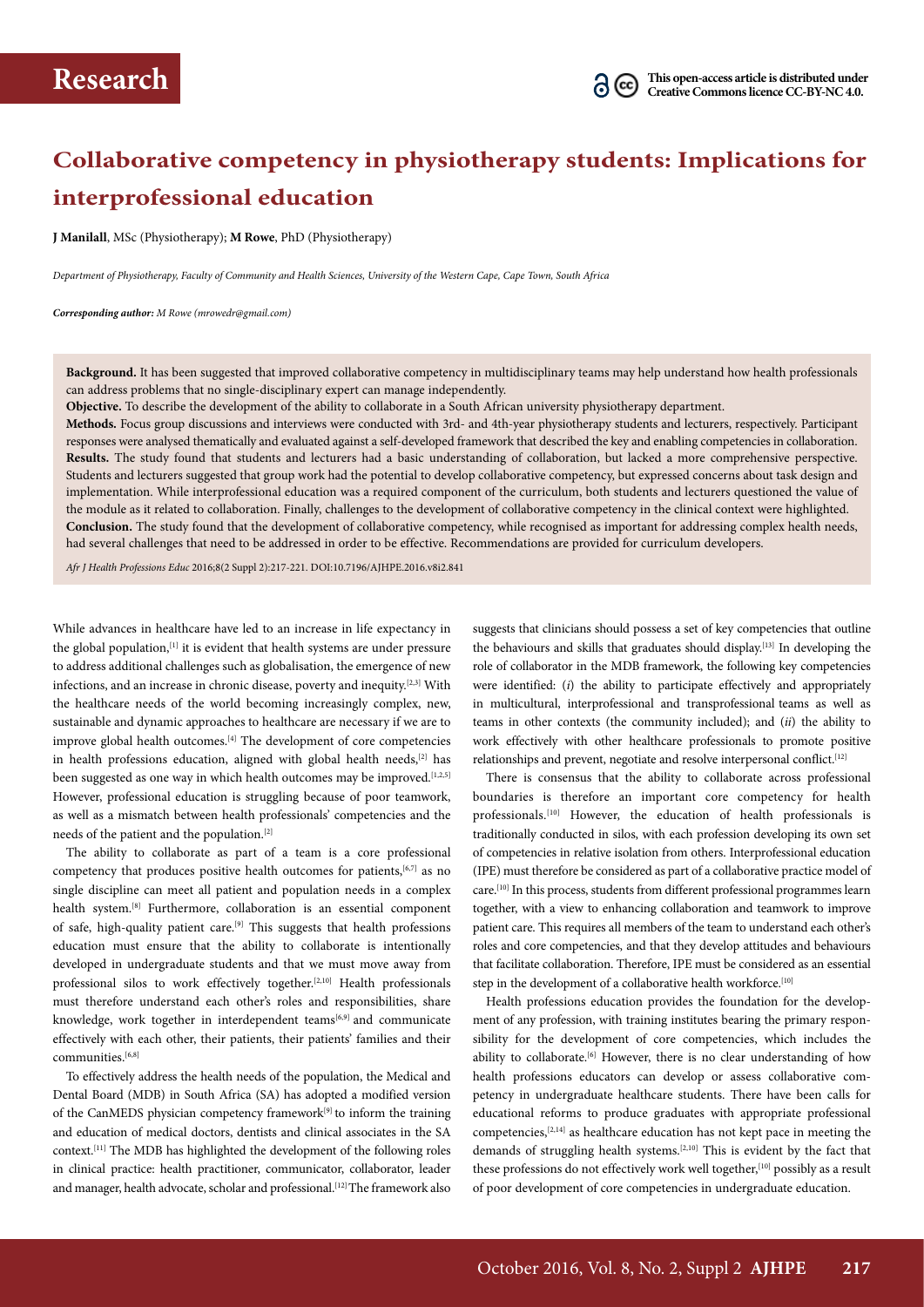If healthcare professionals are to address the increasingly complex health needs of their client populations, it appears that the ability to collaborate effectively must be intentionally developed in undergraduate health professions curricula. In addition, it seems evident that IPE is an appropriate space within the curriculum in which to embed the development of collaboration as a core competency. However, there is limited research on the ways in which this important competency is developed in SA health professions students. The objective of this study was therefore to determine how students and lecturers in a physiotherapy department perceive the development of collaborative competency in the undergraduate curriculum.

### **Methods**

The study made use of a descriptive, qualitative research design to gain insight into the learning and teaching experiences of students and lecturers in the Department of Physiotherapy, University of the Western Cape (UWC), as they related to the development of collaborative competency. The researcher (JM) used focus group discussions with undergraduate students and semi-structured interviews with lecturers to develop an understanding of how students in the department were being prepared for collaborative practice.[15,16] All lecturers and all 3rd- and 4th-year undergraduate students were invited to participate in the study and the focus group participants were selected purposively. The 3rd- and 4th-year focus group discussions each included six students and were conducted by MR and JM respectively in June and July 2015.

To define the concept of collaboration for this study, the authors combined several competency frameworks: the CanMEDS physician framework,<sup>[9]</sup> the Essential Competency Profile for Canadian physiotherapists,[17] and the MDB competency profile<sup>[12]</sup> to develop a single framework against which to evaluate student and staff responses. The framework used to describe collaborative competency in the context of this study is presented in Table 1.

Semi-structured interviews with seven lecturers from the department were conducted by JM in person or telephonically, with one follow-up interview conducted to obtain additional clarity from one participant. The data from the focus groups and interviews were audio recorded and transcribed verbatim, and then sent to participants for member checking to confirm their accuracy. The transcripts were initially read through several times by JM for familiarisation with the content.<sup>[18]</sup> Participant responses to questions related to the development of collaborative competencies were then openly coded to create themes, providing the authors with a formal system for organising the data from each group.<sup>[19]</sup> Themes from both groups were then compared to identify any links and relationships between them. Finally, the participant responses were evaluated against the key and enabling competencies in the framework presented in Table 1 to determine if collaboration as a core competency was being effectively developed in this group of students.

Permission to conduct the study was obtained from the Registrar of UWC, the Research Ethics Committee (registration No. 15/4/34), and the Head of the Physiotherapy Department. The identities of the participants were removed from the transcripts and all information remained confidential. Participants were provided with an information sheet describing the context for the study, and could withdraw at any stage without negative consequences.

### **Results and discussion**

The results present the findings on students' and lecturers' perceptions of the development of collaborative competency in the physiotherapy department. Participant responses to questions are presented in sections, along with a discussion of the responses and emergent themes in relation to the framework presented in Table 1. The questions posed to students and lecturers included the following: What is your understanding of collaboration? How is collaboration developed in the classroom? What are your perceptions of the IPE modules in your course? What are your perceptions of collaboration in the clinical context?

#### *Question: What is your understanding of collaboration?*

All participants were asked what they understood collaboration to mean in the context of professional education, to determine if they could identify the activities that were linked to its development. The theme that emerged from the responses was that participants had a basic understanding of collaboration as working together, although the students' discussion seemed to indicate deeper insight. Two lecturer responses are presented:

'… individuals who work together around a specific subject or topic with a common goal or outcome.' (Lecturer)

'Collaboration for me means working with another team or another set of people on a specific goal … Collaboration is a big aspect of teamwork.' (Lecturer)

However, students' responses seemed to suggest that they thought of collaboration as being something beyond simply working together:

- 'Putting ideas together to get to the best achievement [with the] specific goal to take care of this patient.' (Student)
- 'Usually when people collaborate, they bring their own unique ideas or they impart a bit of themselves into the project they are working along with others.' (Student)

| Table 1. Framework describing collaboration as a competency                                                           |                                                                                                                                                                                                                                                                                                                                  |
|-----------------------------------------------------------------------------------------------------------------------|----------------------------------------------------------------------------------------------------------------------------------------------------------------------------------------------------------------------------------------------------------------------------------------------------------------------------------|
| Key competency                                                                                                        | <b>Enabling competency</b>                                                                                                                                                                                                                                                                                                       |
| Establishes and maintains interprofessional<br>relationships, which foster effective client-<br>centred collaboration | Respecting and understanding the roles and responsibilities of other healthcare professionals towards patient-<br>centred care<br>Fostering collaboration with other relevant stakeholders in patient care <sup>[9,12,16]</sup>                                                                                                  |
| Collaborates with others to prevent, manage<br>and resolve conflict                                                   | Identifying issues that may result in conflict and employing collaborative skills to resolve them<br>Demonstrating a respectful attitude towards colleagues and the interprofessional team to foster positive relationships <sup>[9,12,16]</sup><br>Reflecting on improving the functioning of the interprofessional team $[12]$ |
| Effectively and safely transfers care to another<br>health professional                                               | Being able to assess when the patient should be transferred to another healthcare provider<br>Demonstrating the use of written and verbal communication for safe transfer <sup>[12]</sup>                                                                                                                                        |

#### **Table 1. Framework describing collaboration as a competency**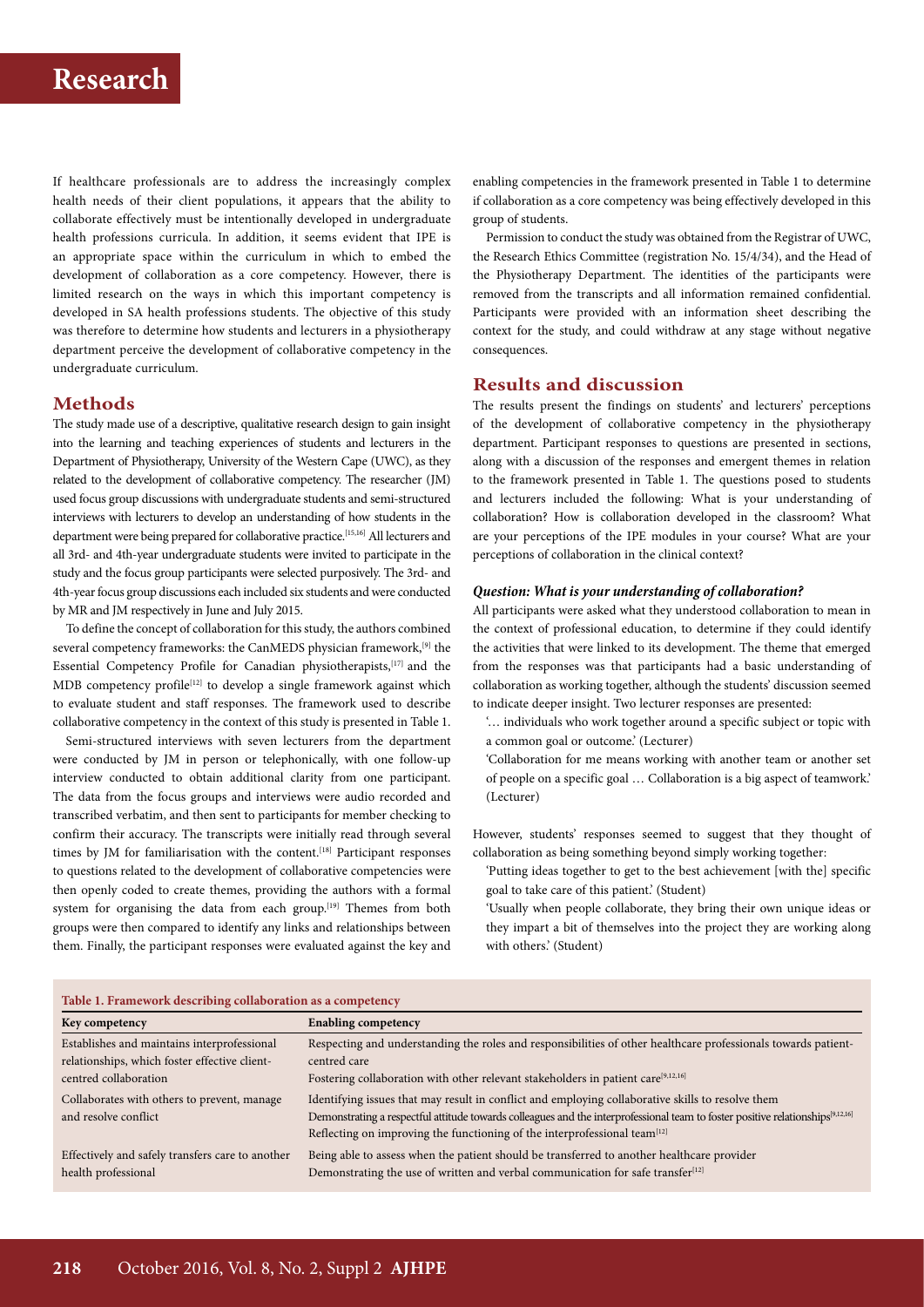Student participants were able to express the concept that collaboration included the use of knowledge and ideas to achieve a shared goal, while lecturers described it simply in the context of physically working together. [9,12] Some students were also more expressive in their understanding of collaboration, including the idea that collaboration involves working with others to achieve a shared goal, but also including the integration of different ideas and of investing themselves in the work.

Both groups were therefore able to articulate a coherent and accurate description of what collaboration meant, which aligned with the first key competency in our description of collaboration in Table 1. In other words, this group understood that collaboration was about establishing and maintaining professional relationships that revolved around patient-centred care. However, in the context of the other key competencies presented in Table 1, neither students nor lecturers expressed an understanding of collaboration that went beyond 'working with others'. Neither group discussed the importance of being able to resolve conflict as part of a collaborative process, nor did they discuss the role of referral as a collaborative activity, highlighting a limited understanding of collaboration as a core competency for professional practice.

#### *Question: How is collaboration developed in the classroom?*

Both lecturers and students in this study emphasised the use of group work in classroom activities as being the primary means by which collaborative competency was developed. Within the classroom, group work was viewed by both students and lecturers as a means to develop collaboration, but the theme that emerged from these responses was that there was some uncertainty about specific aspects of group work. Lecturers in general seemed confident about their use of group work in the classroom, as expressed by the following participant:

'We do a lot of group work, we do a lot of group assignments as well and especially in the 1st and 2nd years we do encourage them to work together in groups … .' (Lecturer)

However, one lecturer suggested that the structure of the group work determines how well students collaborate. Furthermore, the lecturer also expressed uncertainty about how to develop collaboration, questioning whether group work necessarily leads to collaboration:

'… I think in the classroom, if you want to develop collaboration you do need to be … a little careful about what tasks you're going to give them … I actually can't think of what tasks we'd give them to assist them with collaboration.' (Lecturer)

The following two responses, the first from a student and the second from a lecturer, highlight a major concern with group work, namely that co-operation is usually the default mode of work, instead of collaboration:

'They [the lecturers] don't say, hang on … it's important that if you are not working together then this is useless … I think we are taught in a way of co-operation … instead of collaboration.' (Student)

'I'll break them [the students] up into groups and I'll give them a task to work on. And then I always ask them to divide themselves in terms of who will do what ... .' (Lecturer)

One student suggested a particular approach to group work that included the use of clinical case scenarios as part of the structure:

'I think it starts from case-based learning, that's how we started collaboration and group work … .' (Student)

There was also a concern, expressed by both students and lecturers, that some students would not make a fair contribution to the activity, which influenced how enthusiastic they were about working in groups:

'You choose them for either how well they work in a group or they're not lazy or they play their part and you know that they're going to do the work.' (Student)

'… what tends to happen when you're in a group, you get one or two people that slack off.' (Student)

In terms of the development of collaboration in the classroom, both lecturers and students in this study identified group work as the only developmental activity that could lead to collaborative competency. However, there was some uncertainty about how the structure of the task within the activity determines how well students actually work together. True collaborative activity requires individuals to work together on a shared goal, where the work is characterised by a low division of labour, synchronous communication and negotiability.[20]

In this study, it was clear that while group work was identified by participants as a standard for developing collaborative competency, there were some concerns raised about how well this worked in practice. If the task in the group work activity is not well designed, it leads to a high division of labour, where tasks are split among students and completed individually, rather than working together. Finally, if students and lecturers are not convinced that group work is an effective means of developing collaborative competency because not all members contribute equally, they may not engage with the activity at an appropriate level.

In terms of the framework (Table 1), the students and lecturers were aware that group work may involve conflict between individuals if some students do not contribute to the activity, but neither group expressed any concern about how to manage this conflict, or that teaching students the skills required for conflict management should form part of the activity. In this sense they were lacking both key and enabling competencies that determine if collaboration will be effective.

### *Question: What are your perceptions of the IPE modules in your course?*

Students in this course were required to attend interprofessional education modules and activities where they engaged with students from other health professions. Students presented contrasting views on the value of these IPE opportunities, especially in terms of developing collaborative competency. The theme that emerged from responses to this question was that students were frustrated with their lack of understanding of the roles of other health professionals. As seen in the example response below, some students did find an opportunity to engage with and learn from other healthcare students:

'… we obviously have to focus on the subject but we also get talking about your profession, my profession; what you do, what I do. And there we build up an understanding of each other and what we do.' (Student)

But these students were in the minority and most others in the focus group discussions reported that the IPE modules did not add to their understanding of the roles of other health professionals, as highlighted in the quotes below:

'In our 1st and 2nd years they focused a lot on integrating us as disciplines, but they didn't actually focus on getting each discipline to understand the roles of the [other] disciplines they're working with.' (Student)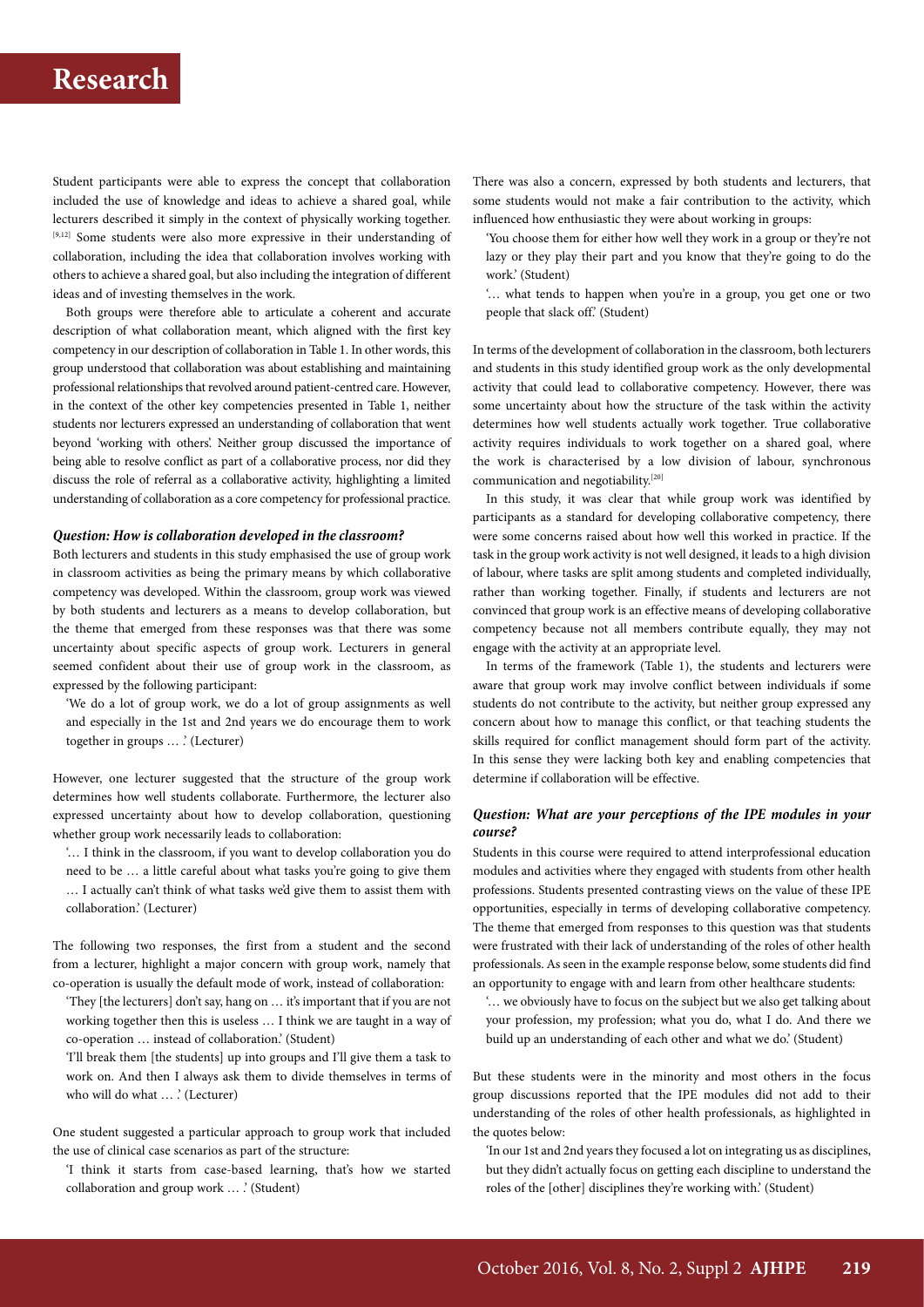'No. I feel like I don't know everything about what exactly a speech therapist does or what exactly an OT [occupational therapist] does. I vaguely have learned through experience in the last 2 years.' (Student) 'Somewhere along the line we've got some form of a definition of each role of different professionals … A definition is not exactly the same thing as describing roles.' (Student)

One of the lecturers also remarked on the lack of perceived value by the students in the IPE modules:

'When I talk to the students they actually just view the module as a waste of time; they don't view the module as something that they need … .' (Lecturer)

Several students believed that the IPE modules had limited value for their training which, considering the important position of role understanding in effective collaboration, suggests that these students were not well prepared to work together with other health professions. While the clinical setting provides opportunities for students to collaborate within interdisciplinary teams, it also requires an understanding of the roles and responsibilities of all team members to be effective.<sup>[6,9]</sup> IPE has been suggested as an approach to developing students' ability to collaborate so that they become more effective members of interprofessional teams.[21] However, the theme that emerged from responses to this question was that many students were not sure if the IPE modules had any value with regard to their development; this is a concern because if students are not familiar with the roles of other members of the team, it influences how well they work together.

When evaluating this theme against the description of collaboration (Table 1), we see that an understanding of the role of other health professionals is an important enabling competency that underpins the ability to work effectively together. It would also affect students' ability to refer appropriately to other professionals, which is another key competency in the ability to collaborate. The students believed that they were not benefitting from the learning opportunities available in the IPE modules, especially in the context of role understanding for effective collaboration. If collaboration requires that health professionals understand each other's roles, there is a concern that this enabling competency was lacking in many students in this sample.

### *Question: What are your perceptions of collaboration in the clinical context?*

Participant responses to this question were categorised into a theme of concern, with the lack of modelling of collaborative practice in the clinical context. While ward round attendance for students on clinical rotations were encouraged by clinicians, students were frustrated with the process. The students highlighted a lack of inclusion, which was perceived as a barrier to their learning and to developing collaborative competency.

'When the doctors do ward rounds and you are there, they speak to themselves and their students – like they don't involve anybody else, they don't even involve the patients.' (Student)

'They [the doctors] were running the show, talking, but within themselves about themselves.' (Student)

'When they did ward rounds in the ICU [intensive care unit], we kind of just walked with, but it felt like we were sneaking in to hear, I didn't feel like we were actually invited to be part of it, we were just there, we weren't part of it.' (Student)

Even though inclusion in ward rounds provides opportunities to develop interprofessional collaboration and teamwork,[22] the students expressed a sense of exclusion as other healthcare professionals spoke among themselves, ignoring the students and therefore creating a barrier to interprofessional communication and teamwork.[6] Moreover, the impact of clinicians' role-modelling in the development of collaboration among students was highlighted by students. Clinicians who modelled the ability to collaborate with other health professionals and who encouraged students to do likewise, promoted the development of collaboration:

'In my 3rd year I was encouraged by the clinician at the placement. She told me that if I needed to speak to anyone or any of the health disciplines, then I could pick up the phone and I could always phone them and ask them about my patients.' (Student)

In contrast, when a clinician wasn't confident enough to collaborate with others in the team, it influenced the student's perceptions of collaboration:

'If the clinician is also too scared to say something then you're like, "What are we going to do now?" So if she was more like, "You're right, as physios this is our right to speak ...". She was just too scared to say something.' (Student)

Lecturers agreed that clinicians had an influence as role-models in terms of showing students how to collaborate with others:

'The clinicians are working in silos when they are in hospitals or in the clinics, they are working separately. So it's difficult to say they would be pushing for collaboration in a clinical setting.' (Lecturer)

'Some clinicians at certain placements can actually be quite good [at rolemodelling collaboration]. But then I also think that some clinicians at other placements are not that good.' (Lecturer)

It seemed that if students perceived that a clinician's self-confidence within the team was low and that they were fearful of contributing to team discussions, this behaviour could be learned by the student. There is therefore a need for all healthcare professionals to be aware of their own behaviour as collaborators because students learn from observation. Besides interprofessional interactions, students also learn about collaboration through observation in the clinical environment,  $[23,24]$  in particular via the role-modelling of clinicians.[22,24] Confidence is an important precursor to interprofessional collaboration,[25] influencing one's ability to communicate and collaborate within teams.[26]

### **Recommendations**

It appears that deeper insight into a more comprehensive understanding of collaboration was lacking in both students and lecturers in the department, and that there is a need for changes to conceptual understanding and curriculum activities. In terms of the group work activities used to develop collaborative competency, lecturers should pay more attention to task design, ensuring that students do not simply co-operate and work on tasks separately as individuals. In addition, peer evaluations may be one way of motivating and assessing collaborative capabilities in group work to address concerns about some students not contributing. However, lecturers must inform students about the rationale for its use and familiarise them with the process for it to be effective.[20]

While students in this department experience their IPE modules in the classroom or campus context, there is evidence to suggest that IPE